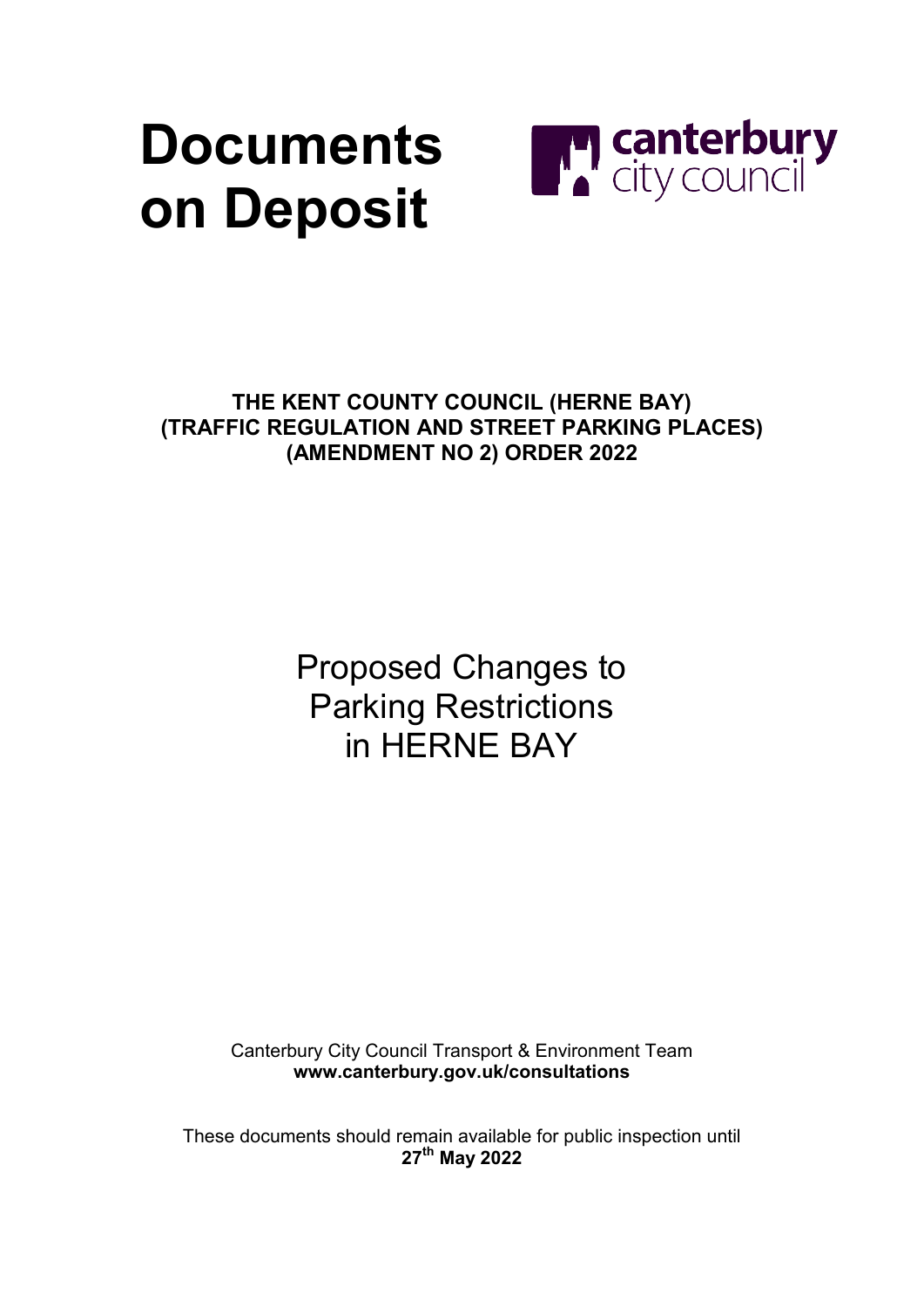#### **THE KENT COUNTY COUNCIL (HERNE BAY) (TRAFFIC REGULATION AND STREET PARKING PLACES) (AMENDMENT No. 2) ORDER 2022**

The Kent County Council acting as the local traffic authority and in exercise of its powers under sections  $1(1)$ ,  $2(1)$  to  $(3)$ ,  $3(2)$ ,  $4(1)$  and  $4(2)$  of the Road Traffic Regulation Act 1984 ('the Act'), and of all other enabling powers, and after consultation with the chief officer of police in accordance with Paragraph 20 of Schedule 9 to the Act, hereby make the following Order:

A - This Order may be cited as 'The Kent County Council (Herne Bay) (Traffic Regulation and Street Parking Places) (Amendment No. 2) Order 2022' ('this Order') and shall come into operation on \*\*\*\*\*\*\*\*\*\*\*\* 2022.

B – 'The Kent County Council (Herne Bay) (Traffic Regulation and Street Parking Places) (Consolidation) Order 2021' ('the 2021 Order') shall have effect as though:

#### **In the Schedules to the 2021 Order:**

#### **BARLEY CLOSE**

*The following entry to be added to the First Schedule -*

BARLEY CLOSE (1) On both sides for 10 metres from the junction with The Meadows

(2) On the north western side from the boundary of 6 and 7 Barley Close to 5 metres north east of the north eastern boundary of 7 Barley Close

Given under the Common Seal of the Kent County Council

This Day of

THE COMMON SEAL OF THE KENT COUNTY COUNCIL was hereunto affixed in the presence of

Authorised Signatory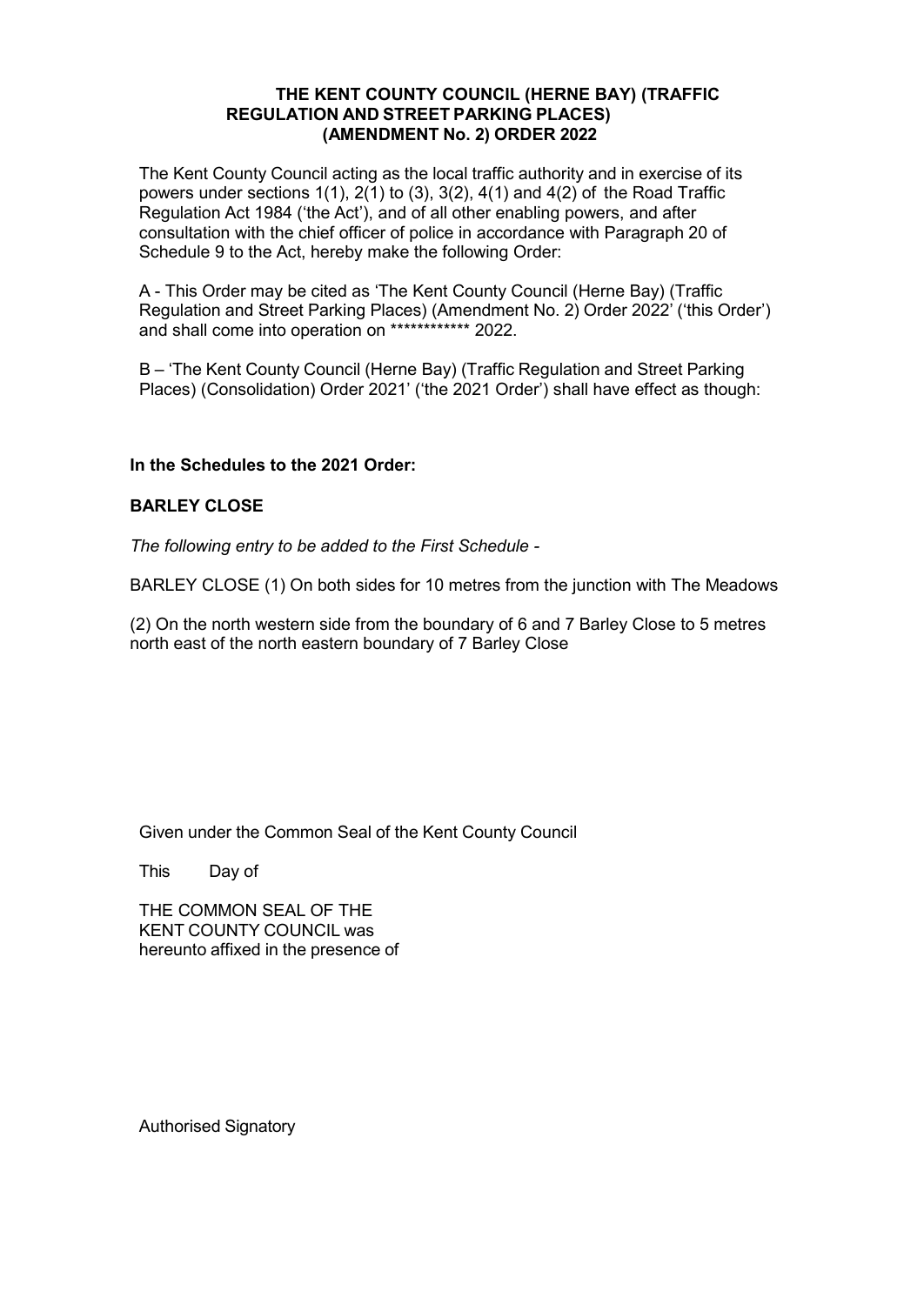

**THE KENT COUNTY COUNCIL (HERNE BAY) (TRAFFIC REGULATION AND STREET PARKING PLACES) (AMENDMENT NO 2) ORDER 2022**

> Proposed Changes to Parking Restrictions in HERNE BAY

### **Draft Order**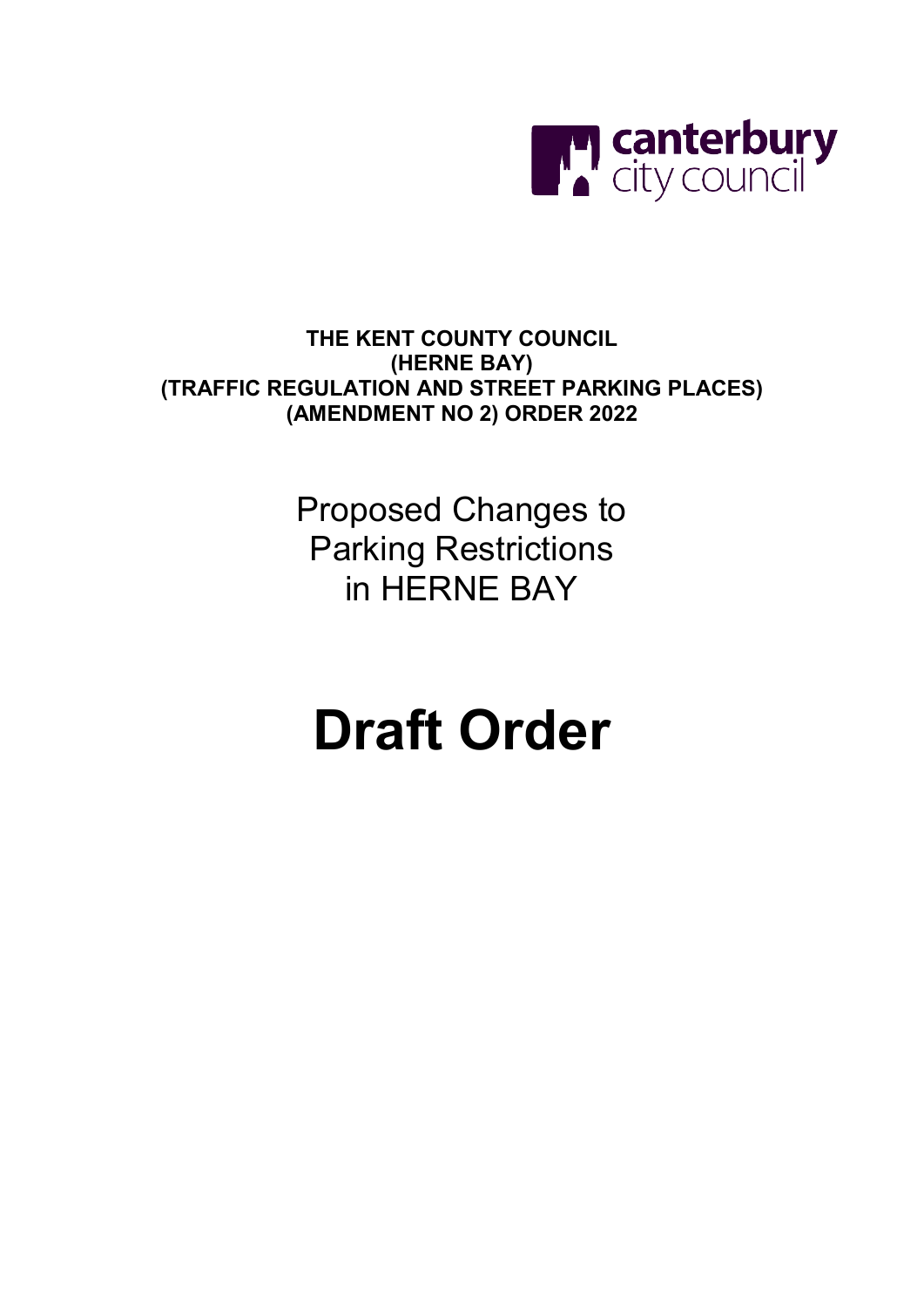#### **THE KENT COUNTY COUNCIL (HERNE BAY)(TRAFFIC REGULATION AND STREET PARKING PLACES) (AMENDMENT NO 2) ORDER 2022**

Notice is hereby given that KENT COUNTY COUNCIL propose to make the above Order under sections 1(1), 2(1) to (3), 3(2), 4(1) and (2), 32(1), 35(1), 45, 46, 49 and 53 of the Road Traffic Regulation Act 1984, and of all other enabling powers, and after consultation with the chief officer of police in accordance with Part III of Schedule 9 to the Act.

The effect of the Order is to amend the Kent County Council (Herne Bay) (Traffic Regulation and Street Parking Places) (Consolidation) Order 2021 by introducing new or varying existing parking and waiting restrictions on the following lengths of road in Herne Bay:

#### **Barley Close Relocation of the yellow lines adjacent to the grassed area**

Full details are contained in the draft order which, together with a statement of the Council's reasons for proposing to make the order, maps showing the locations and a copy of the orders which will be amended by the proposed order, may be examined online at www.canterbury.gov.uk/consultations.

If you wish to object to, or support, the proposed changes you should email your response, clearly stating your reasons, to transportation@canterbury.gov.uk. Your submission must be received by noon on Friday 27<sup>th</sup> May 2022.

If you have any questions concerning the proposals, or require further information, please email the above address.

This Notice is published on behalf of Kent County Council, Highways and Transportation, Enterprise and Environment, County Hall, Maidstone, ME14 2XQ.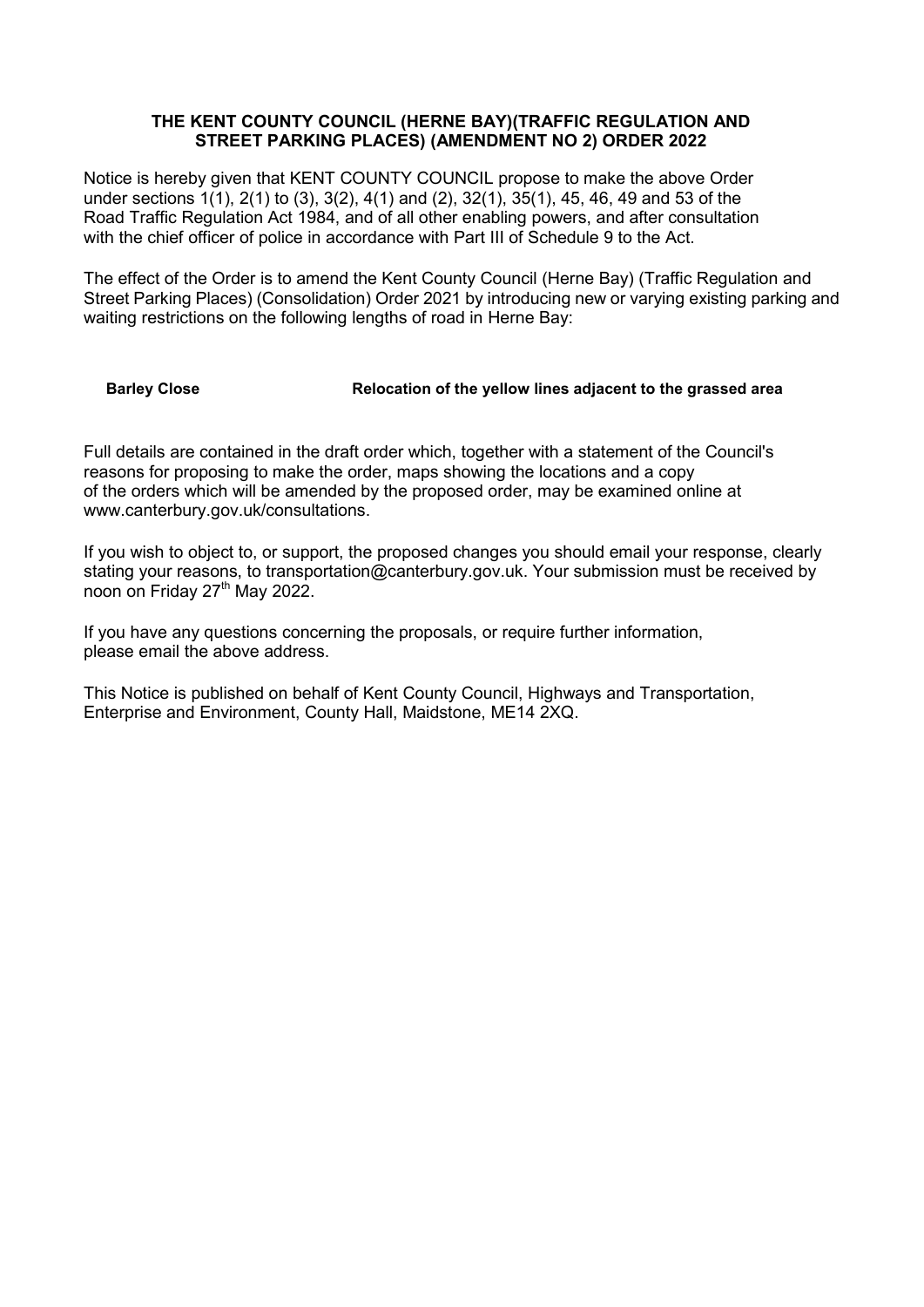

#### **THE KENT COUNTY COUNCIL (HERNE BAY) (TRAFFIC REGULATION AND STREET PARKING PLACES) (AMENDMENT NO 2) ORDER 2022**

Proposed Changes to Parking Restrictions in Herne Bay

# **Statement of Reasons**

The Kent County Council as traffic authority propose to make the above named order

To introduce waiting restrictions in selected locations for safety or environmental reasons or to preserve access to premises

Dated 4th May 2022

Richard Moore Head Of Transportation And Environment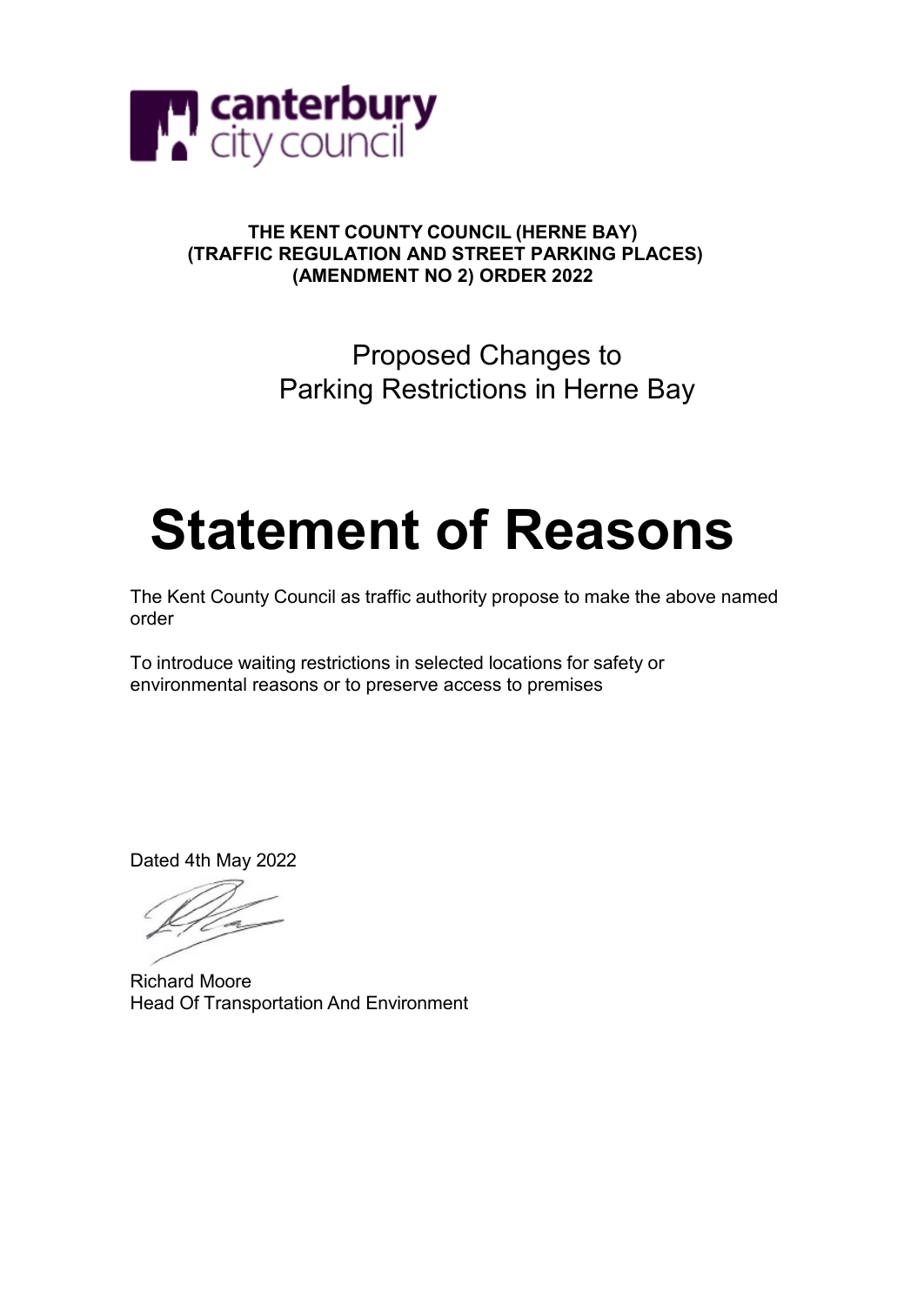

### **THE KENT COUNTY COUNCIL (HERNE BAY) (TRAFFIC REGULATION AND STREET PARKING PLACES) (AMENDMENT NO 2) ORDER 2022**

Proposed Changes to Parking Restrictions in HERNE BAY

## **Plans of the Proposals**